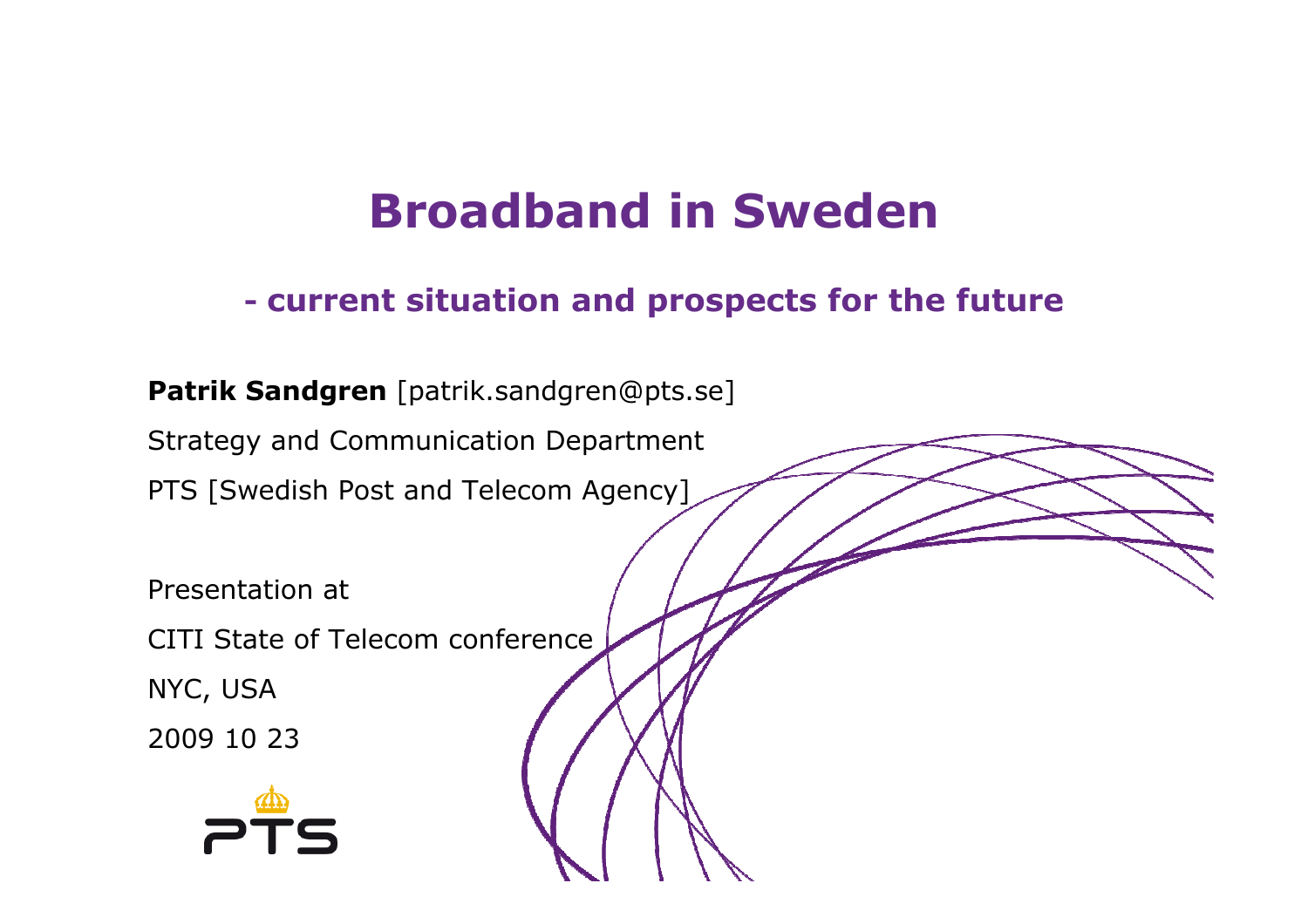## **Sweden's position when benchmarking ICT competitiveness 2009**

| <b>Measurement</b>                 | <b>Ranking of</b><br><b>Sweden</b> | <b>Source</b>      |
|------------------------------------|------------------------------------|--------------------|
| <b>Broadband Performance Index</b> | 4(2008)                            | EC                 |
| E-readiness rankings               | $\overline{2}$                     | EIU                |
| <b>Broadband Quality Score</b>     | $\overline{4}$                     | Cicso & SBS Oxford |
| Networked Readiness Index          | $\overline{2}$                     | WEF                |
| The ICT Development Index          | 1(2007)                            | <b>ITU</b>         |
| <b>Broadband Scorecard</b>         | 3(2008)                            | ECTA               |
| Global Competitiveness Index*      | $\overline{4}$                     | WEF                |
| European Innovation Scoreboard*    | 1(2008)                            | EC                 |
| World Competititiveness Index*     | 5                                  | <i>IMD</i>         |

 $*$   $\overset{2009-10-30}{=}$  Exercill competitiveness. ICT included as a component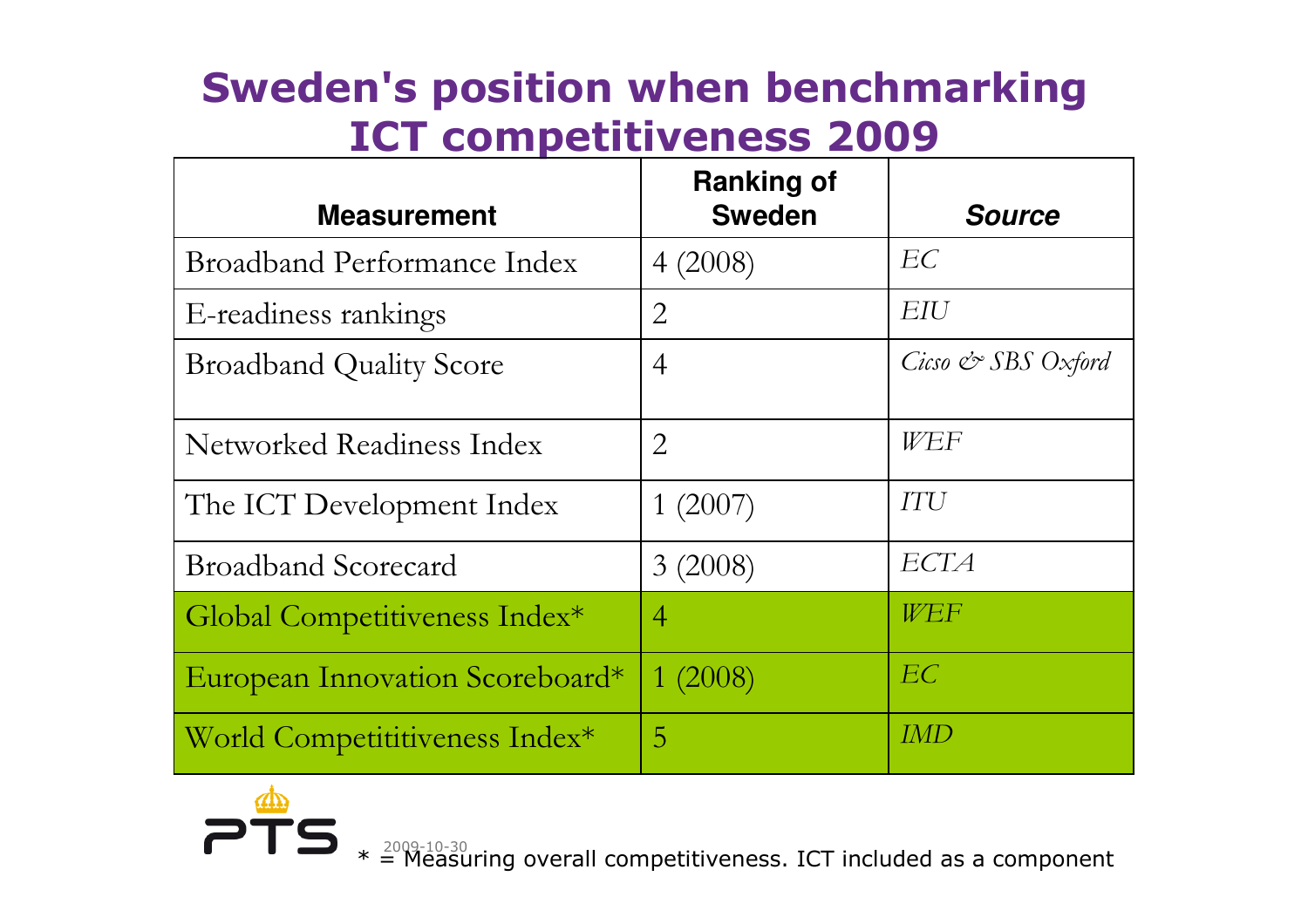# **The Swedish broadband aid – Contribution of**  *<b>funding among different actors* 2001-2007



Source: "Bredband till hela landet" (SOU 2008:40)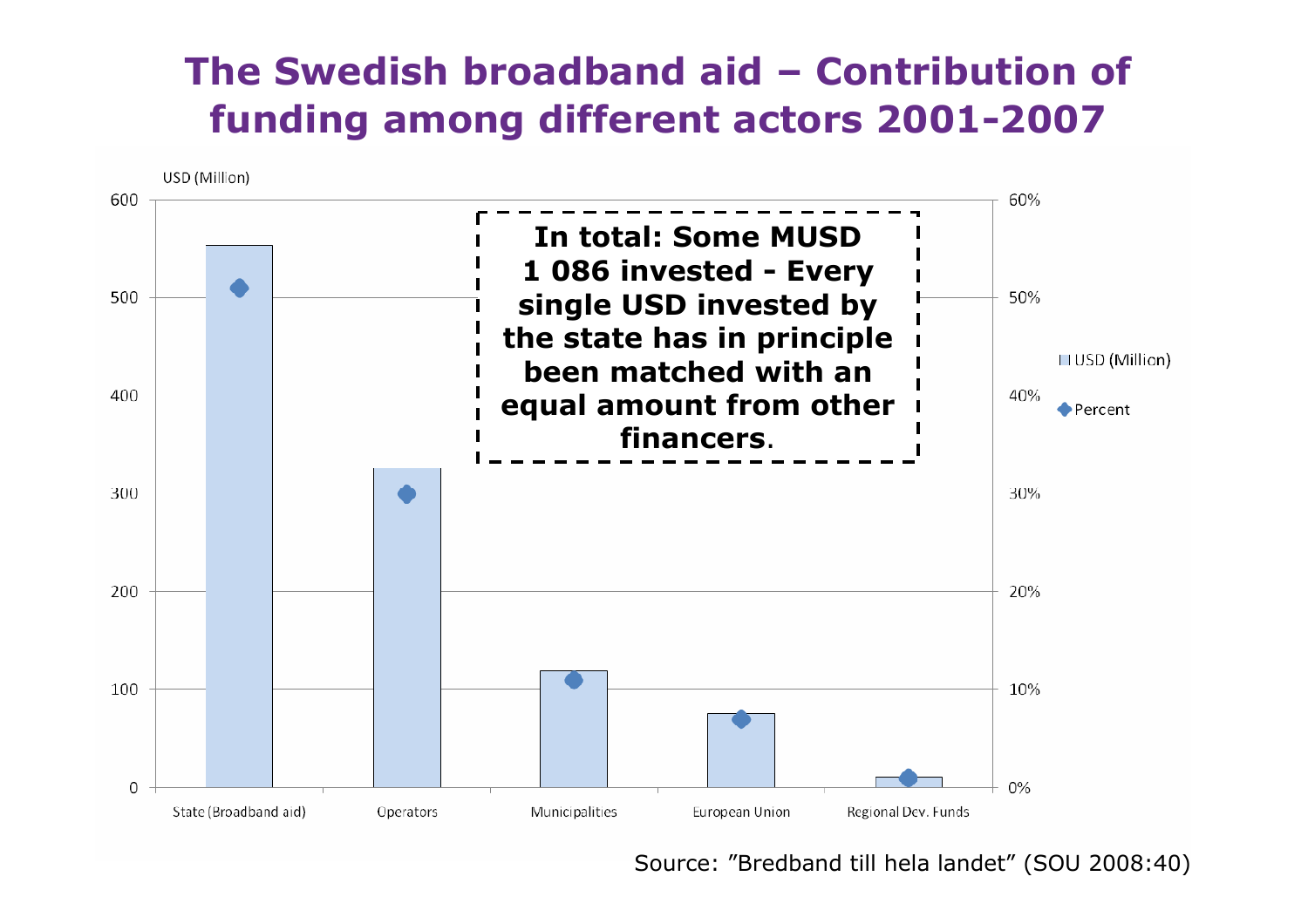### **Identified public stimulus plans for broadband <sup>2009</sup>**

**EU + 15 countries = strategic broadband investments**

Sweden = no plan at the moment

|                          |                              | <b>Official</b><br><b>Strategy</b> | <b>Measurable</b><br><b>Goals</b> | <b>Planned Public</b><br><b>Investments</b><br>(Estimations) | <b>Target for</b><br>"Broadband for all" | <b>Expected</b><br>economic output |
|--------------------------|------------------------------|------------------------------------|-----------------------------------|--------------------------------------------------------------|------------------------------------------|------------------------------------|
| $\overline{\phantom{0}}$ | <b>South</b><br><b>Korea</b> | <b>Yes</b>                         | <b>Yes</b>                        | 7,5 billion SEK in<br>5 year                                 | <b>1 000 Mbps</b>                        | App. 120 000 new<br>jobs           |
|                          | <b>New</b><br><b>Zealand</b> | <b>Yes</b>                         | <b>Yes</b>                        | <b>7 billion SEK</b>                                         | 100 Mbps                                 | i.u                                |
|                          | <b>Estonia</b>               | <b>Yes</b>                         | <b>Yes</b>                        | 0,68 billion SEK                                             | 100 Mbps                                 | i.u                                |
|                          | Germany                      | <b>Yes</b>                         | <b>Yes</b>                        | 1,7 billion SEK                                              | 50 Mbps                                  | i.u.                               |
|                          | <b>Spain</b>                 | <b>Yes</b>                         | <b>Yes</b>                        | i.u                                                          | 30 Mbps                                  | i.u                                |
|                          | <b>Australia</b>             | <b>Yes</b>                         | <b>Yes</b>                        | <b>27 billion SEK</b>                                        | 12 Mbps                                  | i.u                                |
|                          | <b>USA</b>                   | <b>Yes</b>                         | <b>Yes</b>                        | <b>48 billion SEK</b>                                        | 5 Mbps                                   | App. 10 return on<br>invest.       |
|                          | <b>UK</b>                    | <b>Yes</b>                         | <b>Yes</b>                        | 1,5 billion SEK<br>per year                                  | 2 Mbps (USC)                             | i.u                                |
|                          | <b>Finland</b>               | <b>Yes</b>                         | <b>Yes</b>                        | 1,25 billion SEK                                             | 1 Mbps (USO)                             | App. 6 000 new<br>jobs             |
|                          | <b>France</b>                | <b>Yes</b>                         | <b>Yes</b>                        | <b>10 billion SEK</b><br>per year                            | 0,5 Mbps (USO)                           | i.u                                |
|                          | Ireland                      | <b>Yes</b>                         | <b>Yes</b>                        | 0,72 billion SEK                                             | 1,2 Mbps                                 | i.u                                |
|                          | Canada                       | <b>Yes</b>                         | i.u                               | 1,5 billion SEK                                              | i.u                                      | i.u                                |
|                          | Portugal                     | <b>Yes</b>                         | <b>Yes</b>                        | <b>1 billion SEK</b>                                         | i.u                                      | i.u                                |
|                          | <b>Slovakia</b>              | i.u                                | i.u                               | i.u                                                          | i.u                                      | i.u                                |
|                          | <b>Hungary</b>               | i.u                                | i,u                               | 0,1 billion SEK                                              | i.u                                      | i.u                                |
|                          | <b>EU</b>                    | <b>Yes</b>                         | <b>Yes</b>                        | <b>10 billion SEK</b>                                        | i.u.                                     | App. 45 000 new<br>jobs            |
| t                        | <b>Sweden</b>                | <b>No</b>                          | <b>No</b>                         | 0,17 billion SEK<br>in 5 years                               | 0,02 Mbps (USO)                          | i.u                                |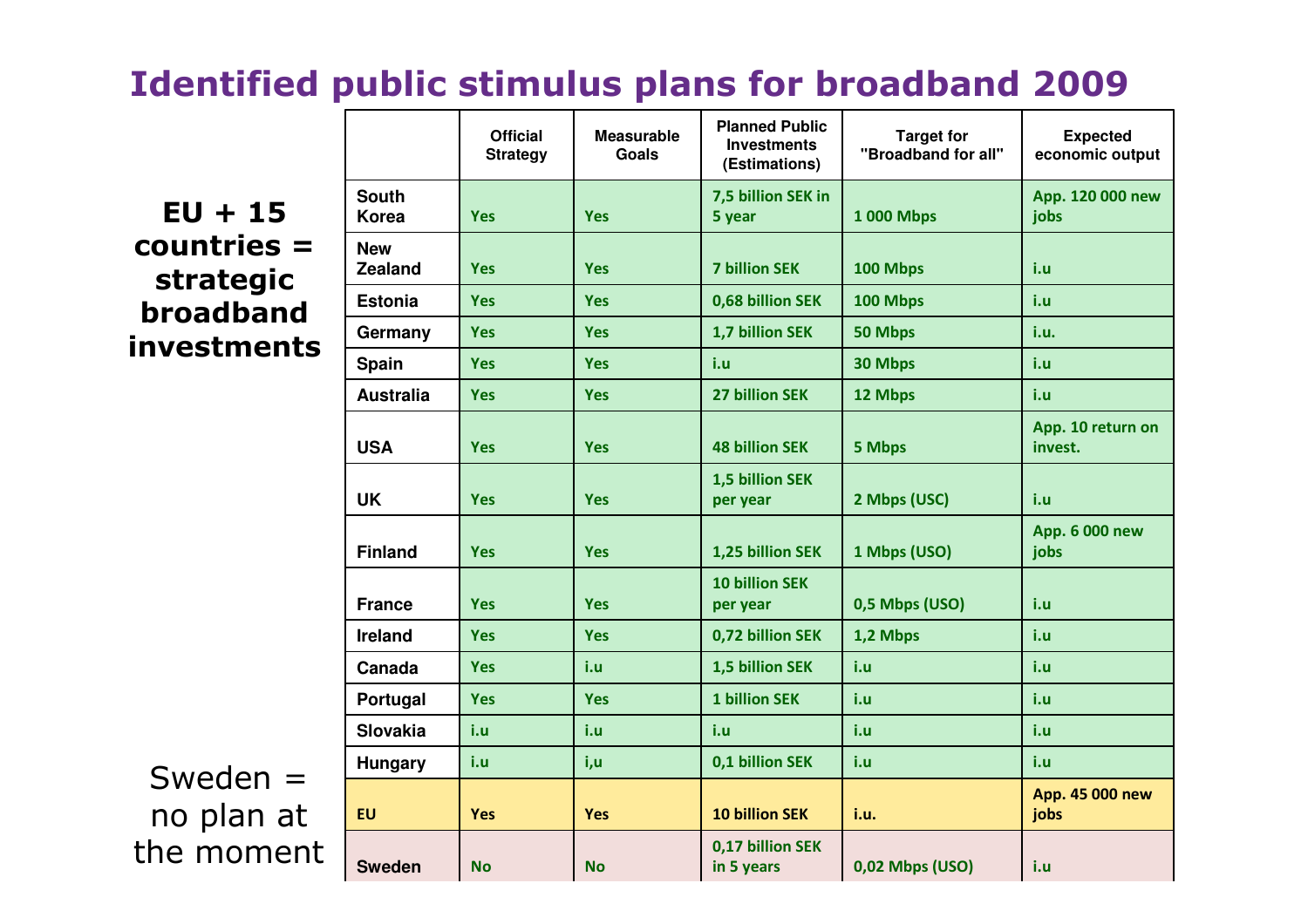## **Share of population with access to wired or wireless broadband, <sup>2008</sup>**